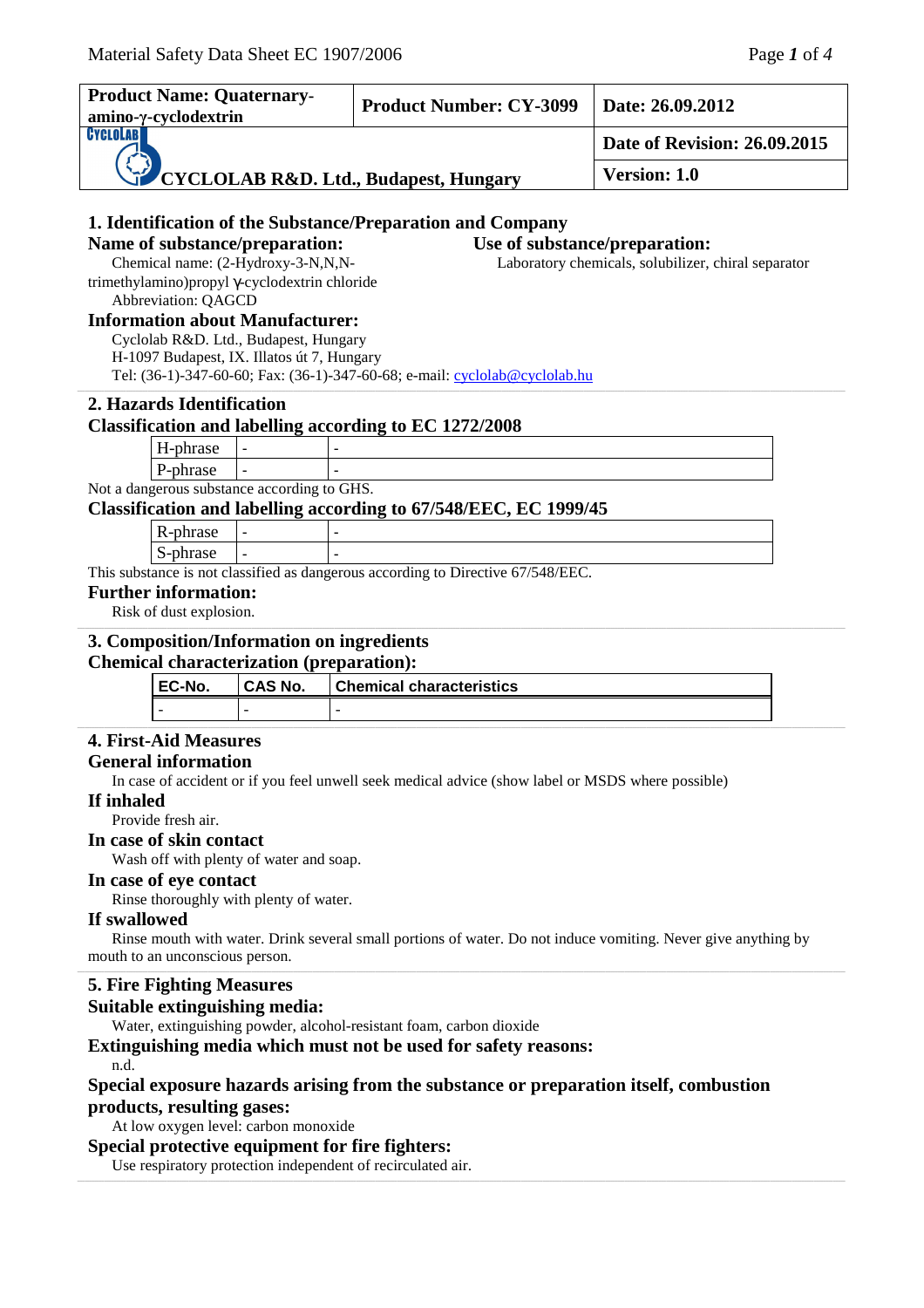| <b>Product Name: Quaternary-</b><br>amino-γ-cyclodextrin | <b>Product Number: CY-3099</b> | Date: $26.09.2012$           |
|----------------------------------------------------------|--------------------------------|------------------------------|
| <b>CYCLOLAB</b>                                          |                                | Date of Revision: 26.09.2015 |
| CYCLOLAB R&D. Ltd., Budapest, Hungary                    |                                | <b>Version: 1.0</b>          |

# **6. Accidental Release Measures**

#### **Personal precautions:**

Avoid dust formation. Do not breath dust.

#### **Environmental precautions:**

Cover any spilled material in accordance with regulations to prevent dispersal by wind. Observe local/state/federal regulations.

#### **Methods for cleaning up:**

Take up mechanically and dispose of according to local/state/federal regulations. Avoid formation of dust and dust deposition. Dispose of cleansing water in accordance with local/state/federal regulations. ,一个人的人都是不是,我们的人都是不是,我们的人都是不是,我们的人都是不是,我们的人都是不是,我们的人都是不是,我们的人都是不是,我们的人都是不是,我们的人都是不

# **7. Handling and Storage**

## **Handling**

**Precaution for safe handling:** Avoid dust formation.

**Precautions against fire and explosion:** Observe the general rules for fire prevention. Avoid dust deposit, remove dust regularly. Take precautionary measures against electrostatic charging. Take precautionary measures against dust explosion.

,一个人的人都是不是,我们的人都是不是,我们的人都是不是,我们的人都是不是,我们的人都是不是,我们的人都是不是,我们的人都是不是,我们的人都是不是,我们的人都是不

#### **Storage**

**Conditions for storage rooms and vessels:** Observe precautionary measures against dust explosion. **Advice for storage of incompatible materials:** none known

**Further information for storage:** Keep container tightly closed. Protect from direct light and source of heat. Store under dry conditions below 30 ºC, in well-ventilated place.

## **8. Exposure Control and Personal Protection Equipment**

## **Exposure limits**

n.d.

# **Exposure limited and controlled**

## **Exposure in the workplace limited and controlled:**

**General protection and hygiene measures:** Observe standard industrial hygiene practices for the handling of chemical substances.

#### **Personal protection equipment**:

*Respiratory protection*: In case of dust formation: fine dust mask without protection rating.

*Hand protection*: rubber gloves

*Eye protection*: tight fitting protective goggles

#### **Exposure to the environment limited and controlled:**

Prevent material from entering surface waters and soil

## **Further information for system design and engineering measures**

Observe information in section 7.

# **9. Physical and Chemical Properties**

## **General information**

| solid - powder<br><b>Physical state/form</b> |           |
|----------------------------------------------|-----------|
| Colour                                       | white     |
| Odour                                        | odourless |

,一个人的人都是不是,我们的人都是不是,我们的人都是不是,我们的人都是不是,我们的人都是不是,我们的人都是不是,我们的人都是不是,我们的人都是不是,我们的人都是不

# **Important information about the protection of health, safety, and the environment**

| <b>Melting point</b>                                 | $>220^{\circ}$ C |
|------------------------------------------------------|------------------|
| <b>Ignition temperature</b>                          | n.d.             |
| <b>Auto-ignition temperature</b>                     | n.d.             |
| <b>Oxidizing properties</b>                          | no               |
| Lower explosion limit (LEL)                          | n.d.             |
| <b>Upper explosion limit (UEL)</b>                   | n.d.             |
| <b>Bulk density</b>                                  | n.d.             |
| Water solubility (in 100 cm <sup>3</sup> , at 25 °C) | $>$ 25 g.        |
| pH- value                                            | n.d.             |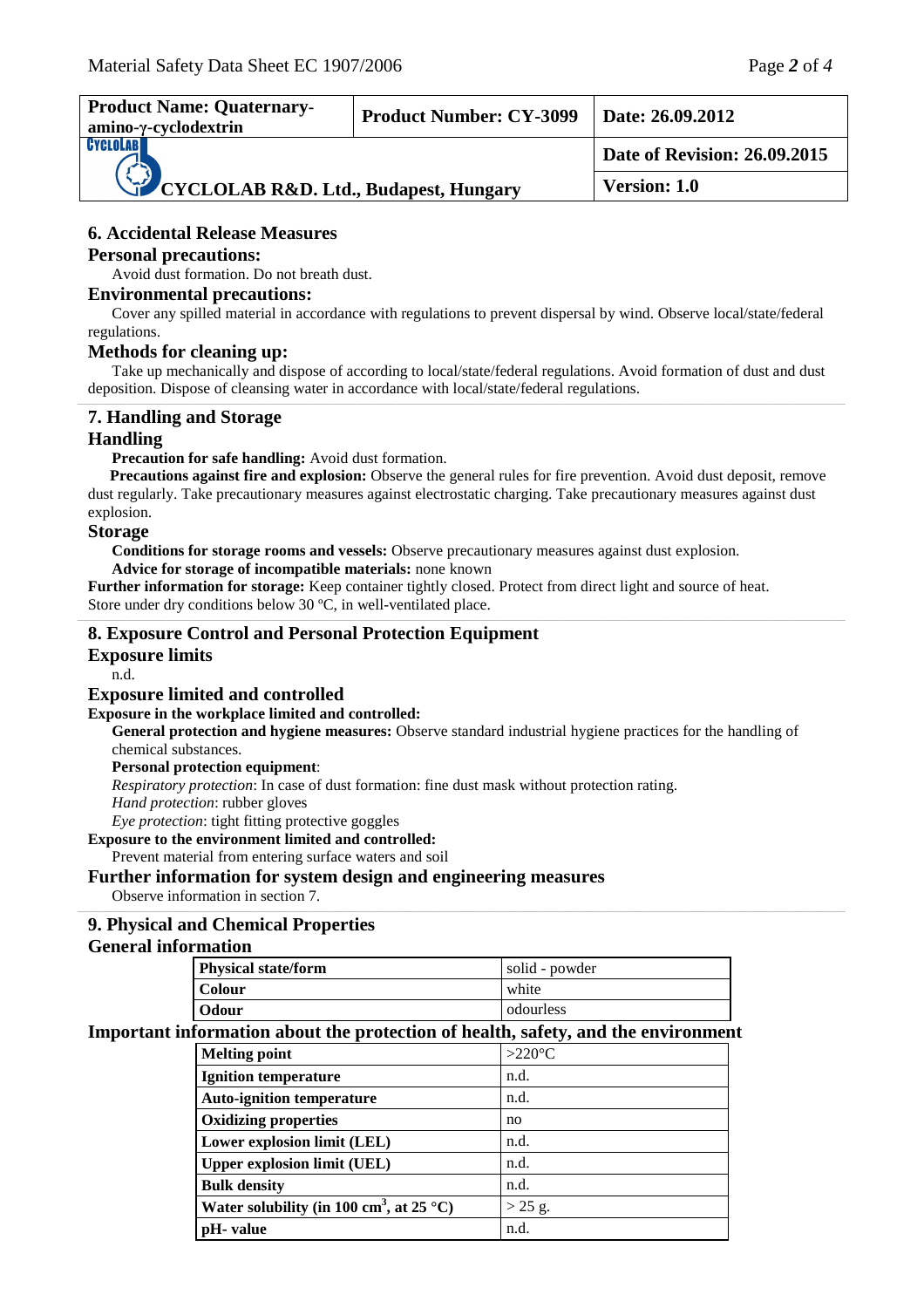| <b>Product Name: Quaternary-</b><br>amino-y-cyclodextrin                                                                                                                                                                                                                                                                                                                                                        | <b>Product Number: CY-3099</b> | Date: 26.09.2012                                                                                                        |
|-----------------------------------------------------------------------------------------------------------------------------------------------------------------------------------------------------------------------------------------------------------------------------------------------------------------------------------------------------------------------------------------------------------------|--------------------------------|-------------------------------------------------------------------------------------------------------------------------|
| CYCLOLAB<br><b>CYCLOLAB R&amp;D. Ltd., Budapest, Hungary</b>                                                                                                                                                                                                                                                                                                                                                    |                                | <b>Date of Revision: 26.09.2015</b>                                                                                     |
|                                                                                                                                                                                                                                                                                                                                                                                                                 |                                | Version: 1.0                                                                                                            |
| <b>Other information</b><br>Hygroscopic substance. See Product Information Sheet.                                                                                                                                                                                                                                                                                                                               |                                |                                                                                                                         |
| 10. Stability and Reactivity<br><b>General information:</b><br>If stored and handled in accordance with standard industrial practices no hazardous reactions are known.<br><b>Conditions to avoid:</b><br>none known<br><b>Materials to avoid:</b><br>Decomposes in strongly acidic and basic solutions<br><b>Hazardous decomposition products:</b><br>none known                                               |                                |                                                                                                                         |
| 11. Toxicological Information<br><b>General information:</b><br>industrial practices and local regulations where applicable.<br><b>Toxicological tests:</b><br>Acute toxicity (LD50/LC50-values relevant to classification):<br>n.d.<br><b>Primary irritation:</b><br>n.d.<br><b>Sensitization:</b><br>n.d.<br>Substance to chronic toxicity:<br>n.d.<br>Reference points for mutagenic potential:<br>n.d.      |                                | According to our present state of knowledge no damaging effect expected when treated in accordance with standard        |
| <b>Experience with man:</b><br>n.d.                                                                                                                                                                                                                                                                                                                                                                             |                                |                                                                                                                         |
| 12. Ecological Information<br><b>Ecotoxicity</b><br>n.d.<br><b>Mobility</b><br>n.d.<br><b>Persistence and degradability</b><br>Biodegradation / further information: n.d.<br><b>Bio-accumulation potential</b><br>n.d.<br><b>Additional information</b><br>No environmental problems expected if handled and treated in accordance with standard industrial practices and local<br>regulations where applicable |                                | Prevent material from entering surface waters and soil. Only introduce into water purification plants in diluted state. |